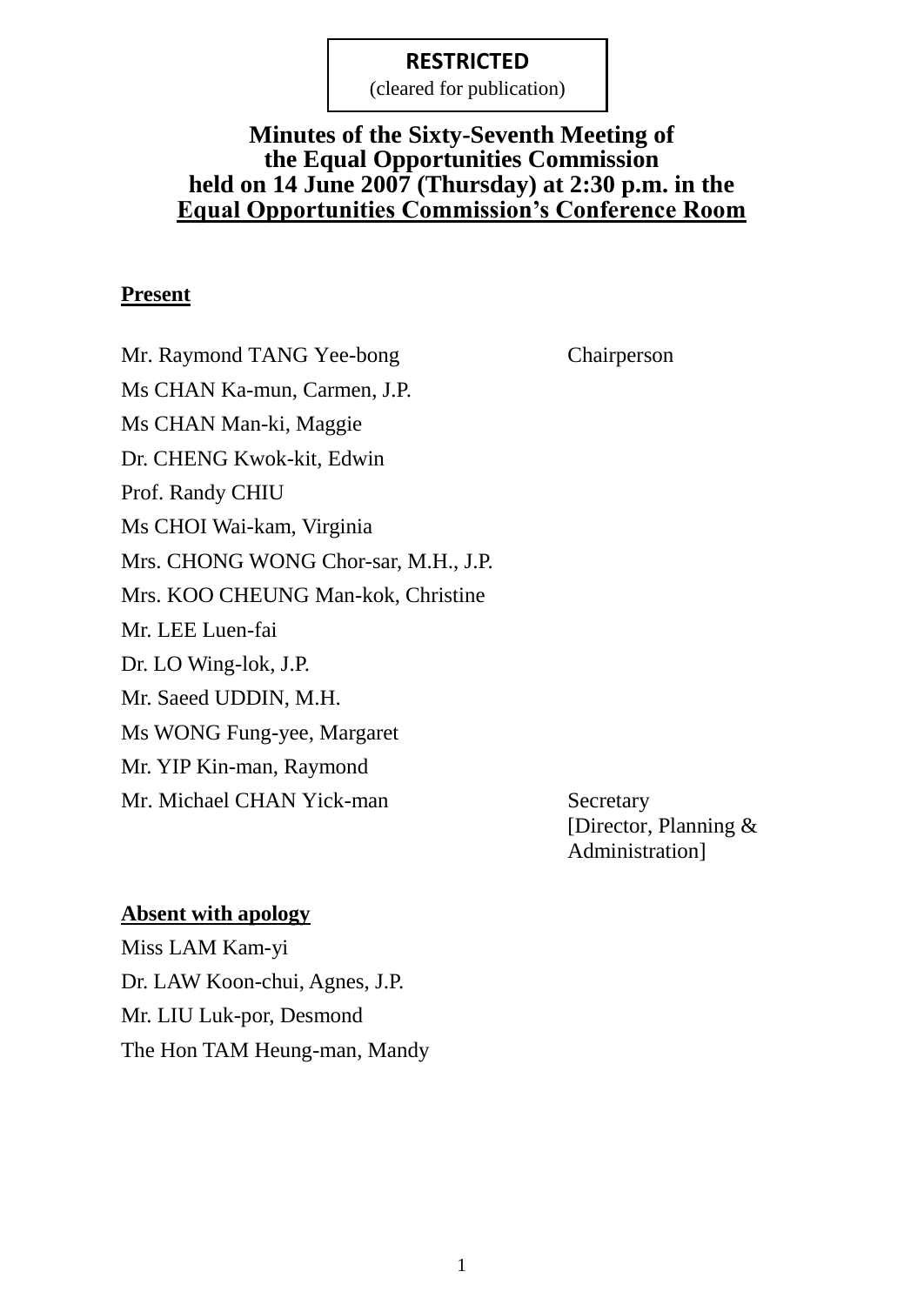(cleared for publication)

## **In attendance**

Mr. Herman POON Lik-hang Chief Legal Counsel [CLC]

Mr. Joseph LI Siu-kwai Director, Operations [D(Ops)] Ms Esther CHAN Acting Head, Policy and Support [Ag. HPR] Ms Mariana LAW Acting Head, Corporate Communications and Training [Ag. HCCT] Ms Shana WONG Senior Corporate Communications Officer [SCCO2]

Ms Kerrie TENG Accountant [ACCT]

Miss Gloria YU Senior Equal Opportunities Officer, Administration & Personnel

### **I. Introduction**

1. The Chairperson (C/EOC) welcomed all Commission Members (Members), in particular the 3 new Members who attended their first regular EOC Meeting. He also clarified that this meeting had become the  $67<sup>th</sup>$  EOC meeting as a special meeting was held on 4 June 2007 ( $66<sup>th</sup>$ ) Meeting).

2. Apologies for absence were received from Miss LAM Kam-yi, Dr LAW Koon-chui, Agnes, J.P., Mr LIU Luk-por, Desmond and The Hon TAM Heung-man, Mandy due to clash of meetings / out of town commitments.

3. C/EOC informed Members that a press conference had been scheduled after the meeting at 5:15 pm and invited Members to join if they wished.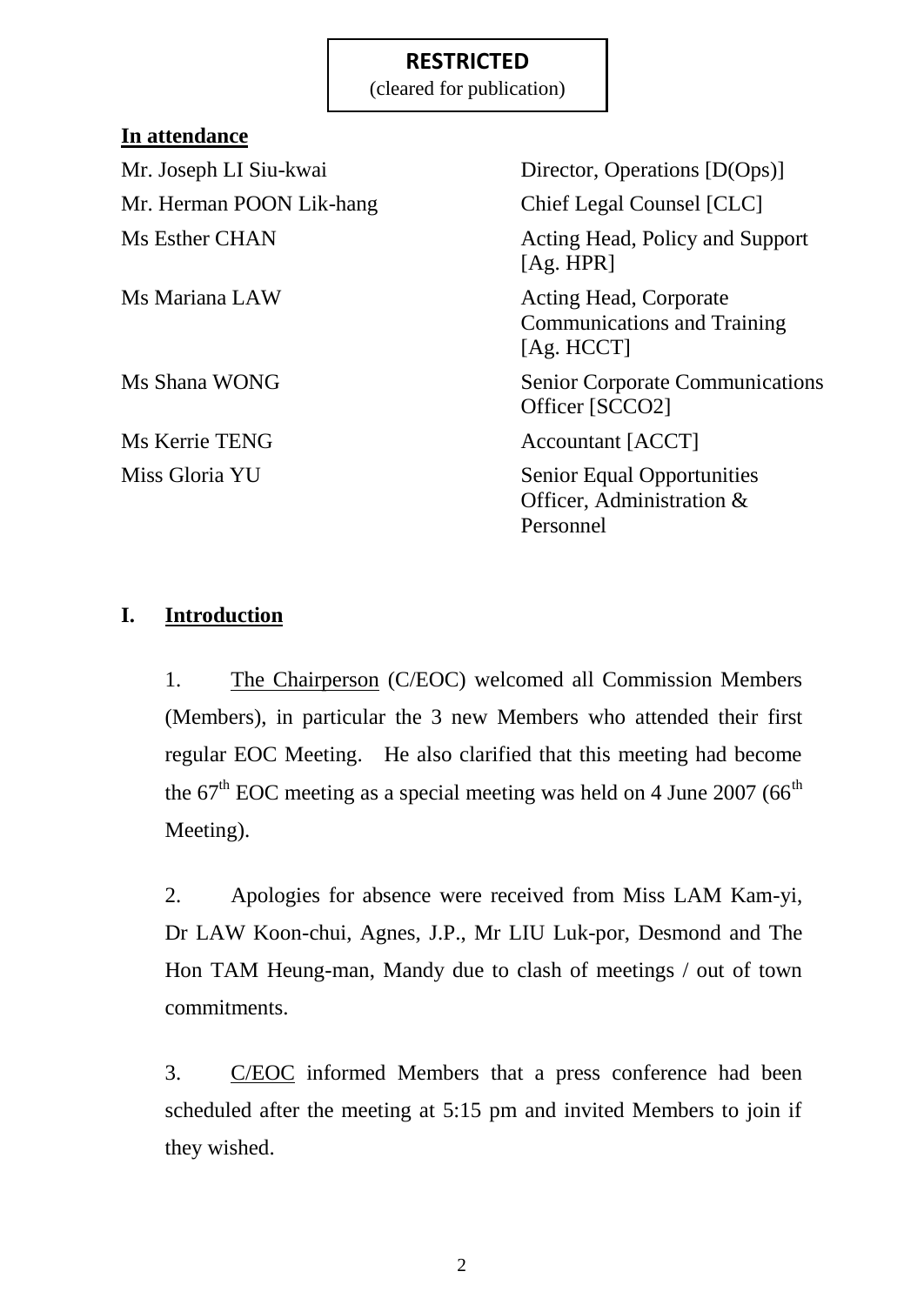(cleared for publication)

## **II. Confirmation of Minutes**

(Agenda Item No. 1)

4. The Minutes of the  $65<sup>th</sup>$  Meeting held on 15 March 2007 were

confirmed without amendments.

# **III. Matters Arising**

(Agenda Item No. 2)

**Policy Guidelines on EOC's Financial Support to Collaborated Projects outside the Community Participation Funding Programme** (Paragraphs 6-11 of minutes of the  $65<sup>th</sup>$  meeting held on 15 March 2007)

5. C/EOC informed Members that this would be discussed under the new agenda item in EOC Paper No. 11/2007 (agenda item 3).

# **IV. New Agenda Items**

# **Policy Guidelines on Partnership Projects**

(EOC Paper No. 11/2007, Agenda Item No. 3)

6. C/EOC informed that taking into account comments and concerns raised by Members at the  $65<sup>th</sup>$  Meeting and after the meeting, revised policy guidelines on partnership projects had been developed for Members' consideration in EOC Paper No. 11/2007. He then briefed Members on the contents of the paper and invited comments from Members.

*(Prof. Randy CHIU and Mr LEE Luen-fai joined the meeting at this juncture.)*

7. Members in general considered the criteria and guidelines as set out in the paper agreeable and could facilitate future consideration of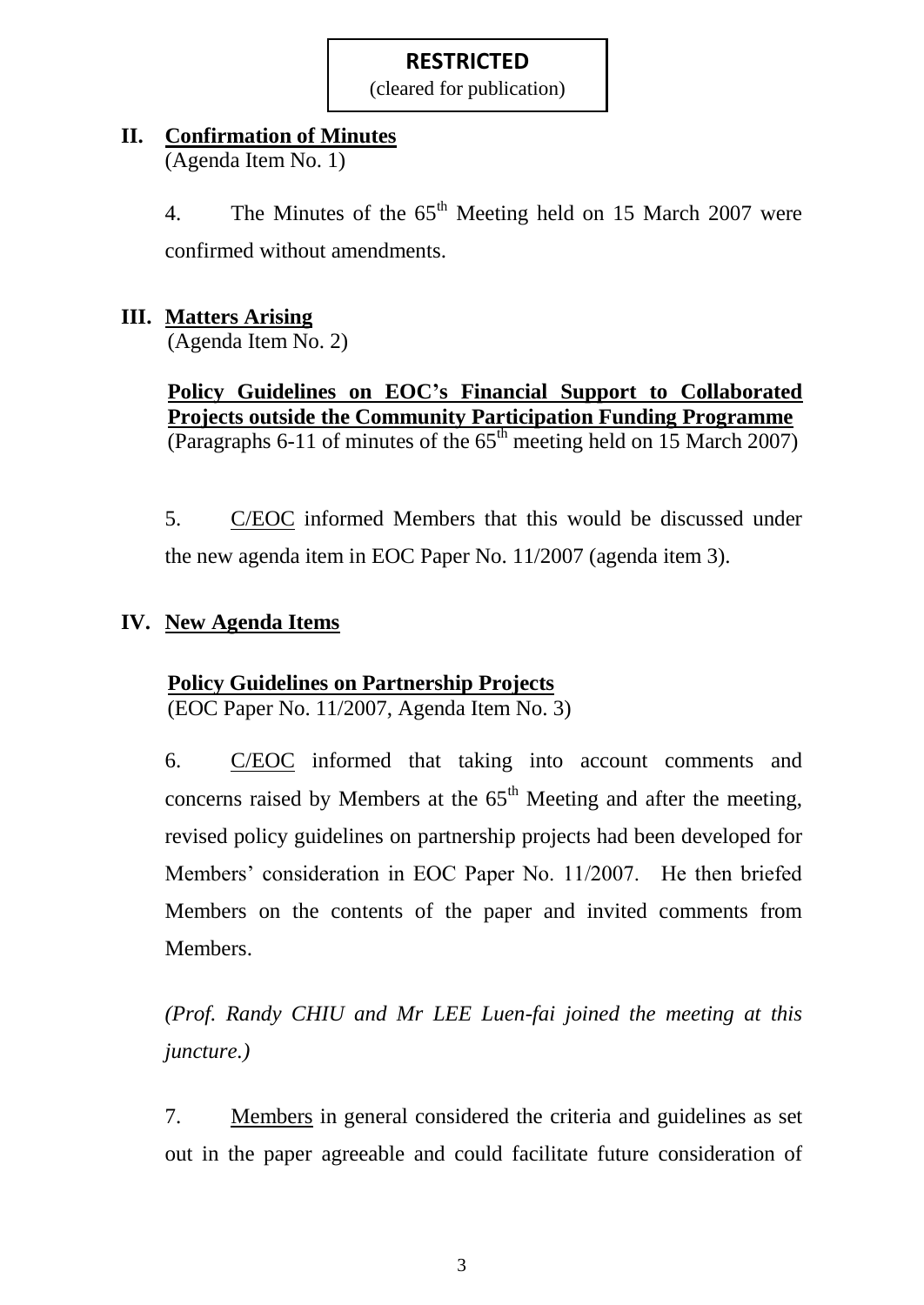(cleared for publication)

partnership projects outside the Community Participation Funding Programme. Several Members were of the view that further elaborations were necessary to ensure that the procedures in considering partnership projects were fair, open and transparent. C/EOC summarized Members' views as follows:

i). it would be preferable to provide a budget for partnership projects at the start of the financial year based on EOC's financial position. In addition, consideration should also be given to the availability of human resources within the EOC office for carrying out the projects in deciding whether the projects were pursuable. Normally speaking, one to two major projects could be considered each year;

ii). when an estimated budget was decided, it would be announced to the public on EOC's website (with appropriate non-committal qualifications) so that interested parties could send in proposals for consideration;

iii). in considering partnership project applications, all interested parties submitting proposals, be they EOC Members or members of the general public, would be treated equally; and

iv). the budget estimate for partnership projects would be reviewed and adjusted as necessary in the middle of the financial year when the EOC had a better picture of projected spending and funds available in the second half of the year. Assessment of funding availability would have to take into account the need to retain a "buffer" for unanticipated expenditures that might arise

4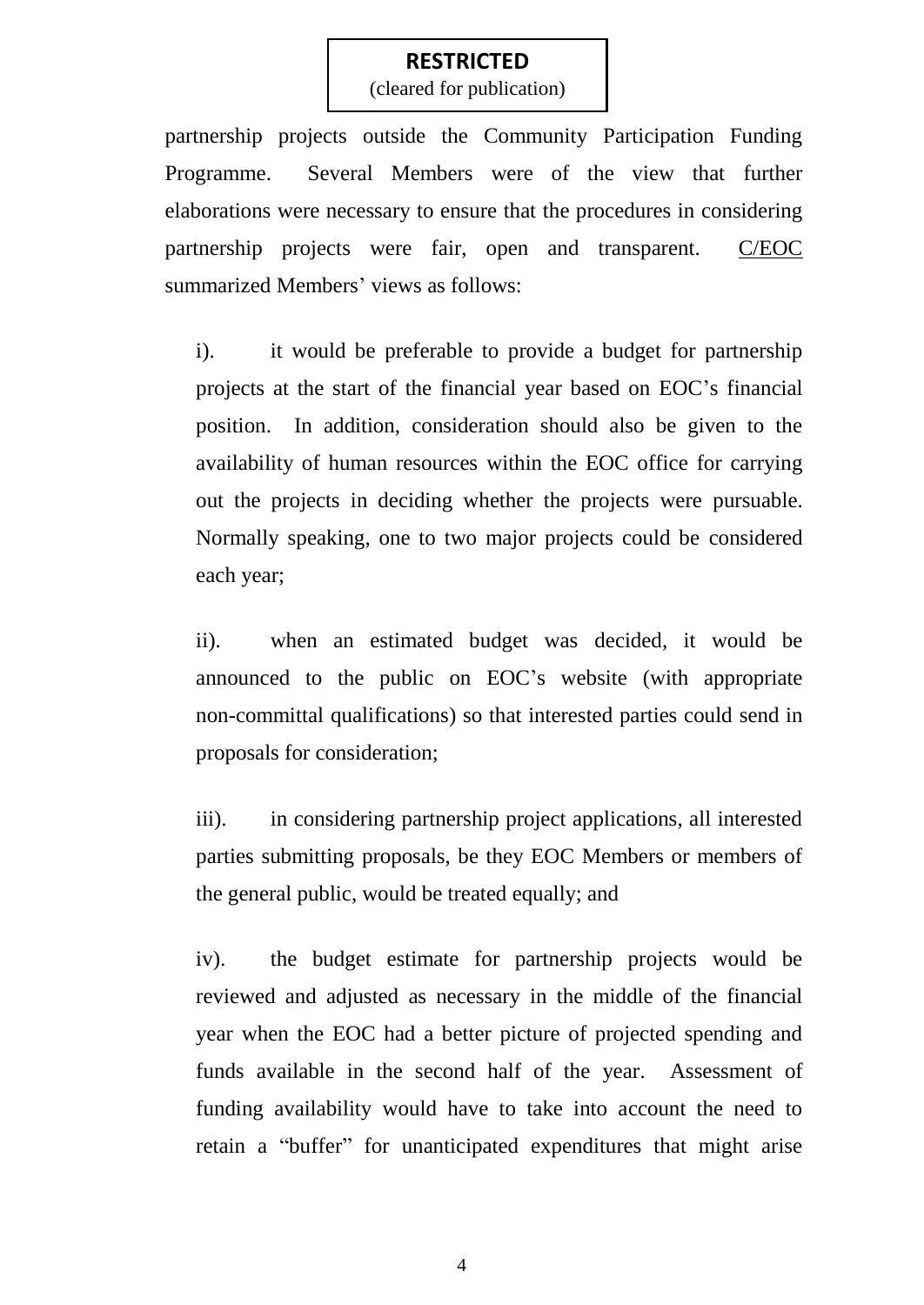(cleared for publication)

during the remaining period of the current financial year.

8. C/EOC requested the Secretary to revise the paper again taking into account the above-mentioned points. When the revised paper was ready, it would be discussed again in another meeting.

# **Endorsement of new EOC Committees Membership**

(EOC Paper No. 12/2007; Agenda Item No. 4)

9. The Secretary briefed Members that upon the recent appointment of new EOC Members and the start of the new term of office for existing Members, their interest in joining or to continue with their participation in the 4 EOC's committees had been sought. The latest update on Members' interest in participating in the respective committees was tabled at the meeting as per Revised Appendix I to EOC Paper 12/2007.

10. The EOC Board noted and endorsed the new committee membership and the increased maximum total number of members under the terms of reference of the Administration and Finance Committee as stated in EOC Paper 12/2007 and its Revised Appendix I.

# *(SCOO2 left the meeting at this juncture.)*

### **Progress on Race Discrimination Bill Preparation** (EOC Paper No. 17/2007; Agenda Item No. 5)

11. CLC outlined EOC's work plan in preparation for the enactment of the Race Discrimination Bill (RDB) to Members. Members noted that the EOC Office had arranged for training and study programmes for staff to understand the new legislation and racial issues and arranging trainers from the Human Rights and Equal Opportunities Commission in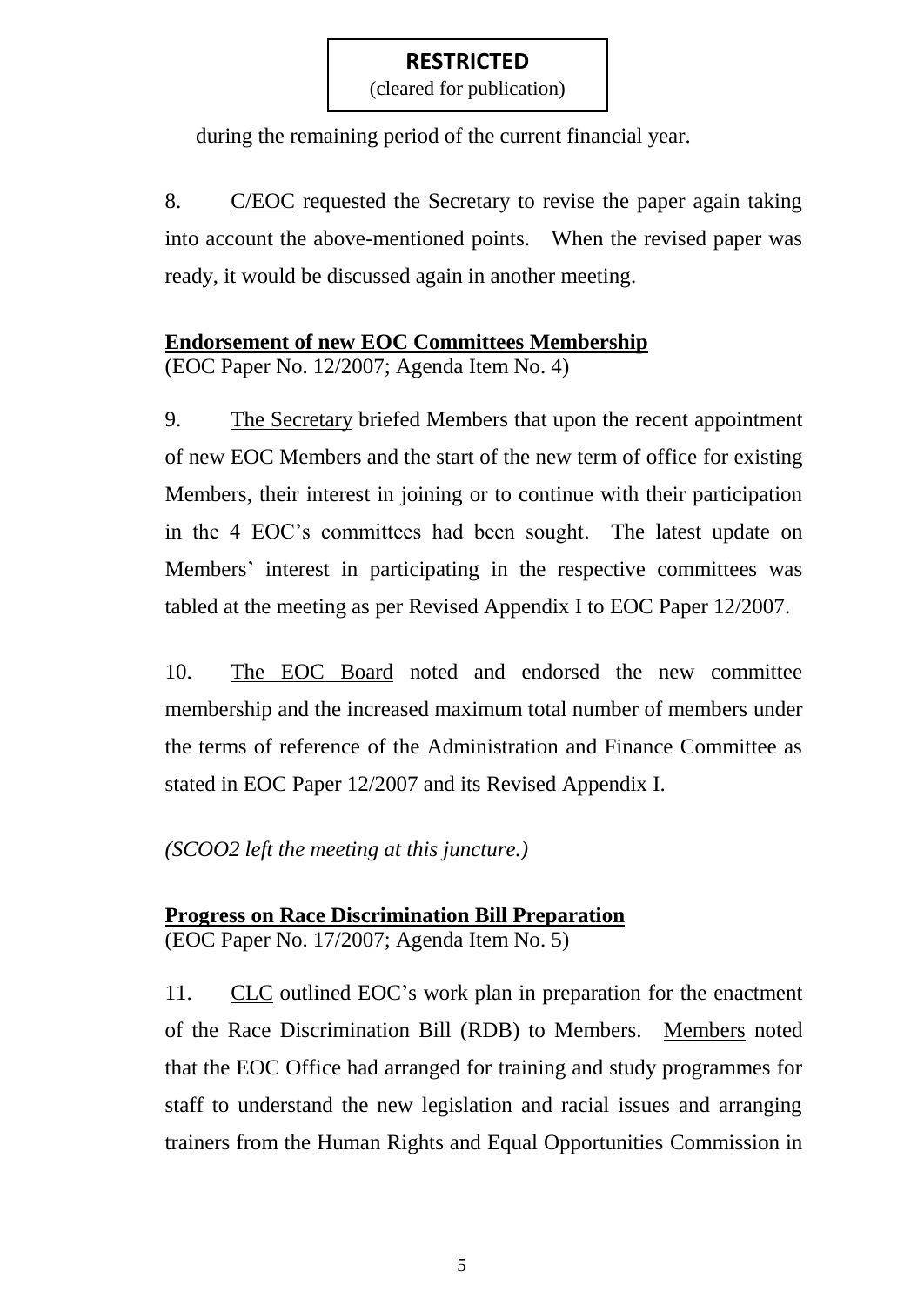(cleared for publication)

Australia to provide training to staff on the implementation of the race discrimination legislation. Concerns and views of the ethnic minority groups related to racial discrimination had been captured through discussions and forums. Preparation work on the drafting of the code of practice on employment was underway making reference also to overseas codes and case laws, and the final contents would depend on the contents of the RDB when it was enacted. The EOC Office had also been following the proceedings of the RDB Bills Committee closely and attended the hearing of the Bills Committee and provided views and concerns mainly from the perspective of regulatory efficiency. Issues on the RDB raised by the Bills Committee with the Administration were provided in the paper. Visits to Employer Groups and Consulates were continuing and a draft EOC internal language policy had also been developed and a baseline survey to gauge the attitudes of the general public towards ethnic minorities would be conducted in due course.

12. Members noted the progress made in preparation for the enactment of the RDB.

### **Report and Recommendations of the Working Group on the Desirability of Establishing an Equal Opportunities Tribunal** (EOC Paper No. 13/2007; Agenda Item No. 6)

13. CLC explained to Members the purpose of creating a specialized EO Tribunal (EOT), the background, the work as well as the adopted recommendations of the Working Group on the desirability of establishing an EOT as detailed in EOC paper No. 13/2007. He also highlighted that under the adopted recommendations, rules and procedures for taking the case to the Tribunal would be simplified, legal representation in the proposed EOT should be permissible and that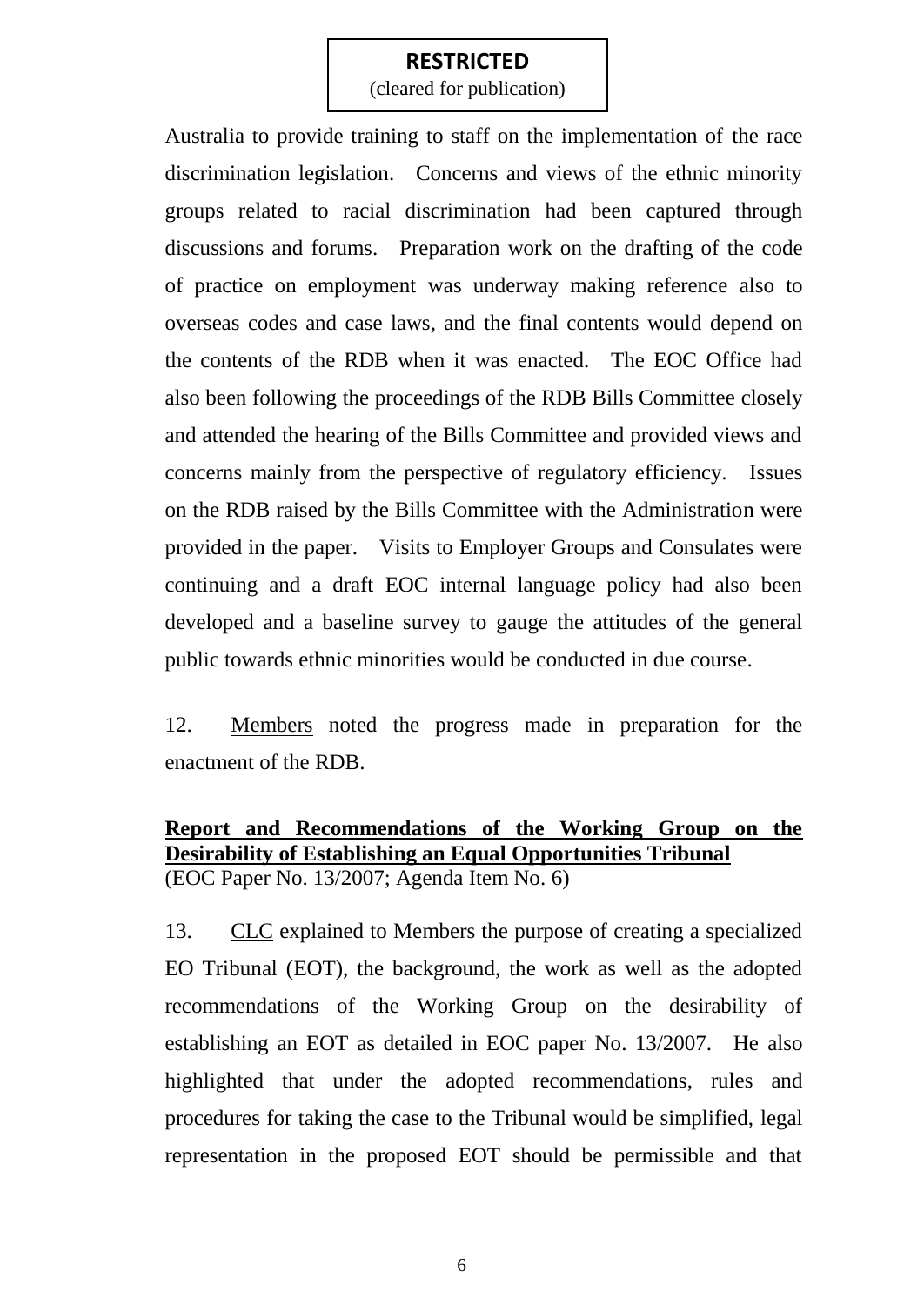(cleared for publication)

undergoing the complaint handling process conducted by the EOC would be a pre-requisite to commencement of proceedings in the proposed EOT. He invited Members to advise on the recommendations made by the Working Group as detailed in Annex B of the paper.

14. Members generally supported the recommendations aimed at facilitating aggrieved persons in initiating legal proceedings under the anti-discrimination legislation. A number of Members expressed concern over the need to go through the complaint handling process of the EOC before commencement of proceedings could be initiated in the proposed EOT, as this might be perceived as a restriction on the right to direct access to the adjudication process. At present, people could take discrimination cases to court without going through the EOC.

15. CLC said that details on taking the case to the EOC and undergoing the complaint handling process have yet to be worked out. C/EOC thanked Members' views and support on the subject and requested CLC to address Members' concern when working out the details and to refine and elaborate on the proposals for consideration by the EOC Board.

*(Mrs. Christine KOO left the meeting at this juncture.)*

# **Update on Progress of Formal Investigation on Accessibility in Certain Publicly Accessible Premises**

(EOC Paper No. 14/2007; Agenda Item No. 7)

16. D(Ops) provided an update to Members as detailed in EOC Paper No. 14/2007. Members noted that 60 sites have been selected for inspection by the Task Group and the criteria for selecting different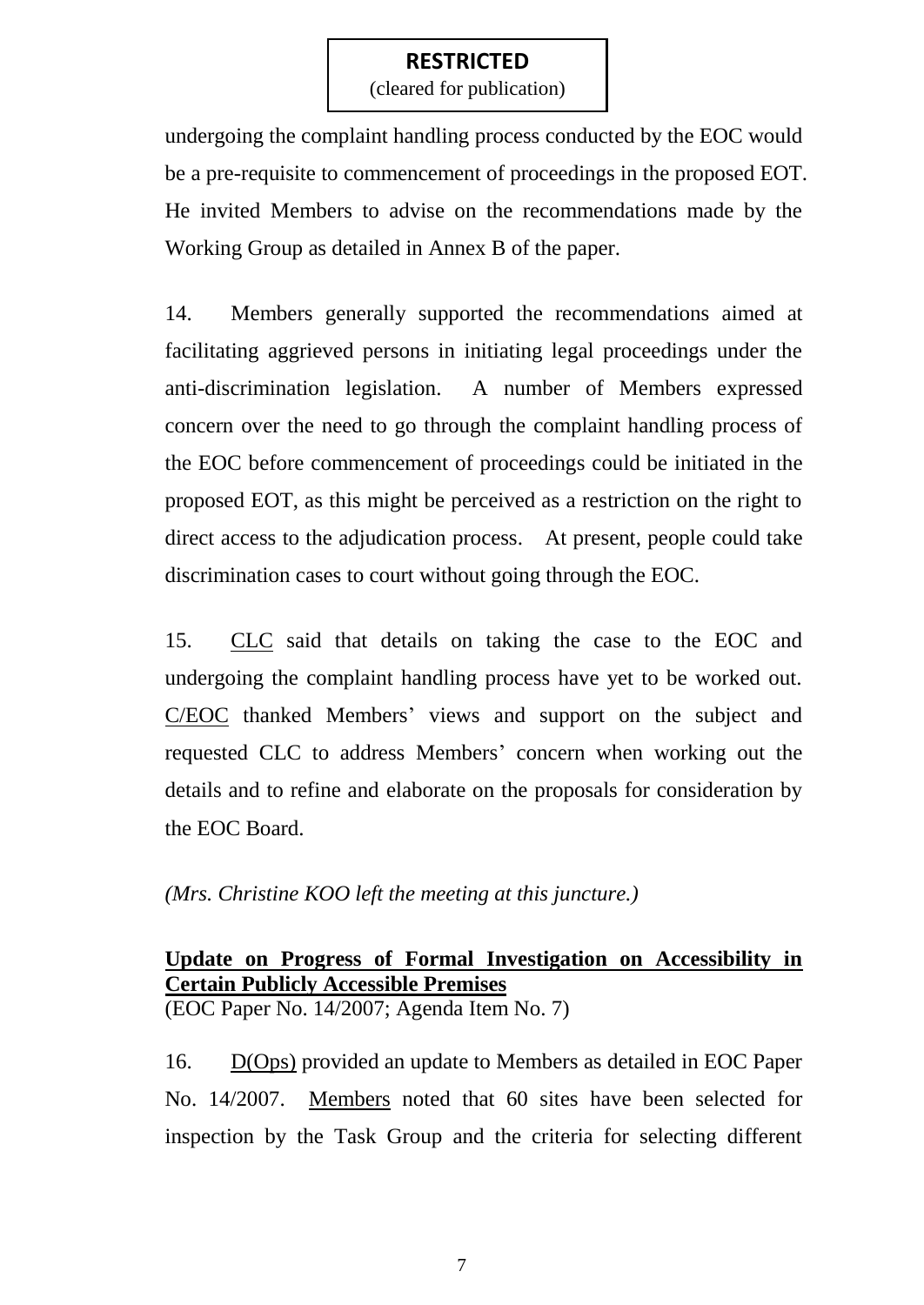(cleared for publication)

housing estates, shopping centers and government buildings for the formal investigation. The access audit had commenced on 1 June 2007.

*(Ms Virginia CHOI and Dr LO Wing-lok left the meeting at this juncture.)*

17. In response to a query from a Member, D(Ops) confirmed that in this audit, there would not be a specific focus on the accessibility of schools. Taking the Member's advice at previous meetings, some public housing estates with schools within their boundary were included and access up to school boundaries would be inspected in the course of the audit. C/EOC thanked Members' advice and support on this investigation. Members would be regularly updated on the progress.

*(Mr Raymond YIP left the meeting at this juncture.)*

**Reports of the Legal & Complaints Committee, Community Participation & Publicity Committee, Public Education & Research Committee and Administration & Finance Committee** (EOC Paper No. 15/2007; Agenda Item No. 8)

18. Members noted the information on the work of the respective committees as contained in EOC Paper No. 15/2007.

# **Six-monthly Report of EOC's Financial Position as at 31 March 2007**

(EOC Paper No. 16/2007; Agenda Item No. 9)

19. ACCT explained to Members EOC's financial position as at fiscal year end of 31 March 2007 as detailed in EOC Paper No. 16/2007.

20. Members noted that as at the fiscal year end of 31 March 2007,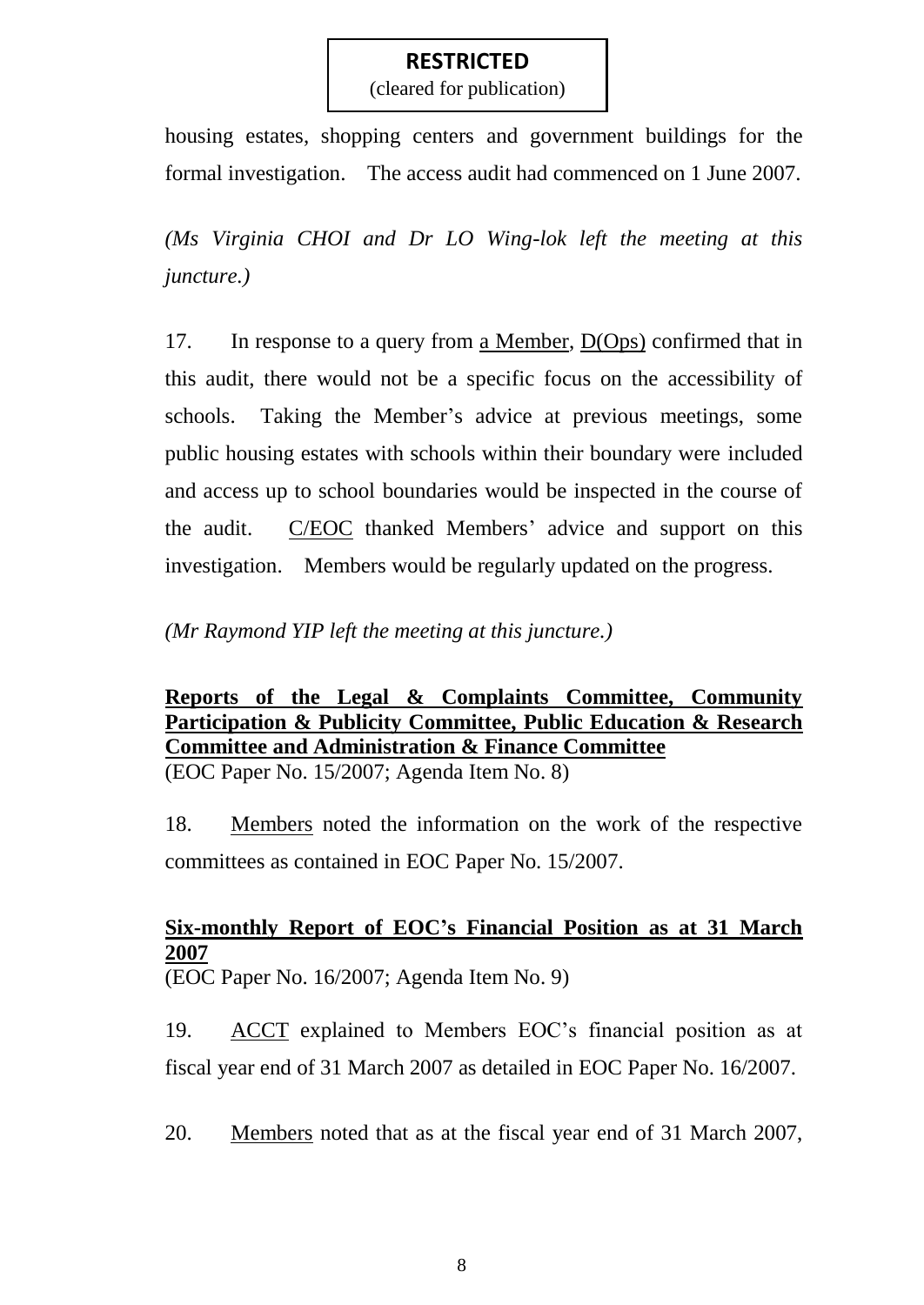(cleared for publication)

the total recurrent expenditure of the EOC was \$68.02M and there was a surplus of \$2.12M transferred to the reserves. The surplus of \$2.12M for 2006/07 was very close to the original estimate at the beginning of the fiscal year. For capital expenditure items, there were 2 items being carried forward to 2007/08. They were the Sector Targeted Training Materials and the EPEV project. For both items, the balance of fund carried forward would be fully utilized in 2007/08.

21. Members also noted that the balance of reserves as at 31 March, 2007 which was below the permitted reserve ceiling.

22. Members noted EOC's financial position as detailed in EOC Paper No. 16/2007.

#### **Any Other Business**

(Agenda Item 10)

## **Update of the Research Projects: (i) Survey on Public Perception of Portrayal of Female Gender in Hong Kong Media; (ii) EO Awareness Survey**

23. Ag. HPR informed Members the progress of the two survey studies, namely, the "Study on Public Perception of Portrayal of Female Gender in the Hong Kong Media" (Media Survey) and "EO Awareness Survey 2007" (EO Awareness Survey). She said that the respective service contracts had been awarded to the selected service providers for conducting the surveys. A Pilot Study for the Media Survey had been completed and after refinements to the survey questionnaires, a Focus Group Study would be conducted before commencement of the main survey. For the EO Awareness Survey, survey questionnaires were